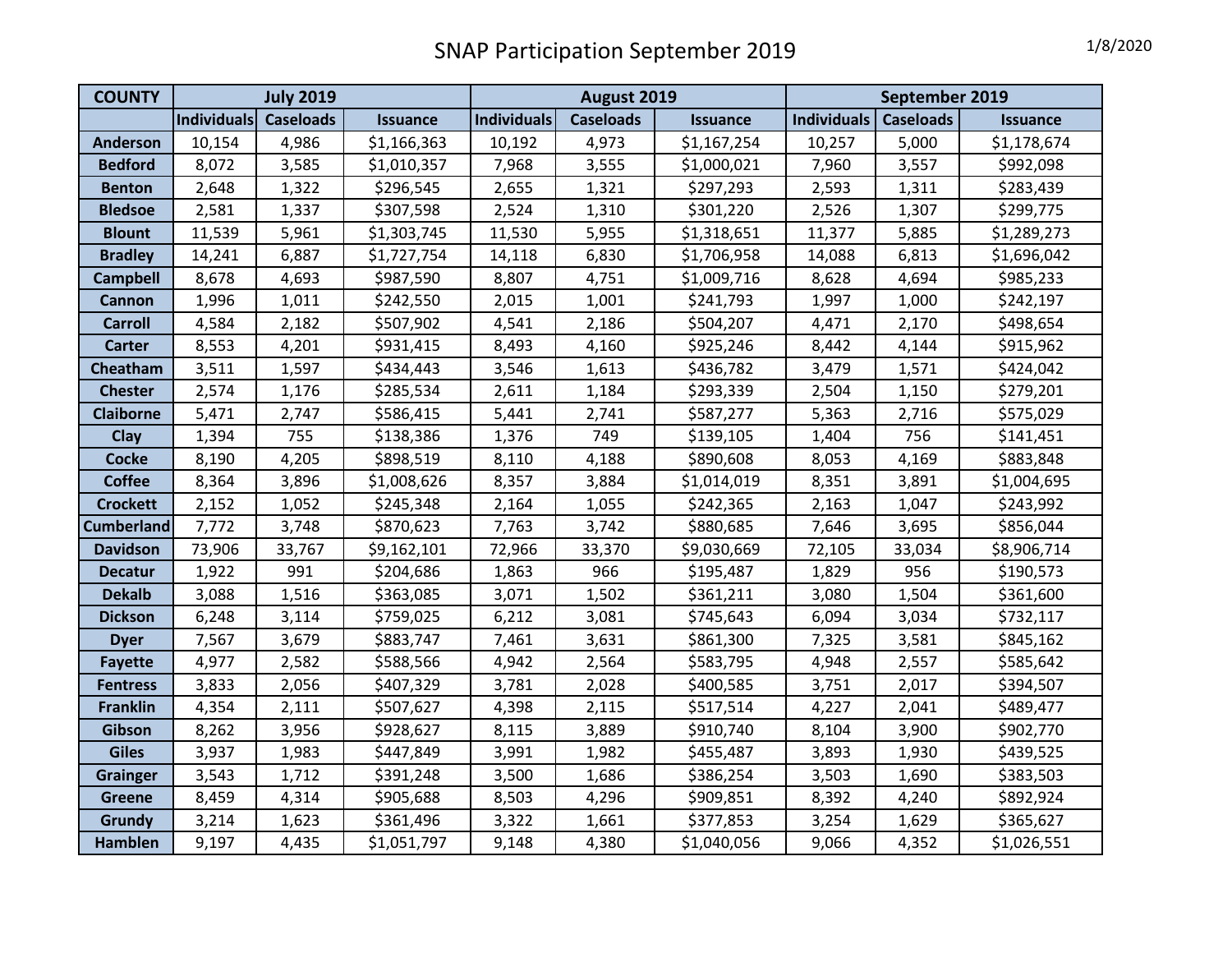|                   | <b>July 2019</b>                                   |        |                    | August 2019      |                 |                    | September 2019   |                 |             |
|-------------------|----------------------------------------------------|--------|--------------------|------------------|-----------------|--------------------|------------------|-----------------|-------------|
| <b>COUNTY</b>     | Individuals<br><b>Caseloads</b><br><b>Issuance</b> |        | <b>Individuals</b> | <b>Caseloads</b> | <b>Issuance</b> | <b>Individuals</b> | <b>Caseloads</b> | <b>Issuance</b> |             |
| <b>Hamilton</b>   | 43,454                                             | 21,600 | \$5,404,753        | 43,135           | 21,423          | \$5,378,760        | 42,897           | 21,301          | \$5,312,800 |
| <b>Hancock</b>    | 2,308                                              | 1,232  | \$257,244          | 2,268            | 1,214           | \$255,011          | 2,222            | 1,199           | \$251,741   |
| Hardeman          | 4,399                                              | 2,265  | \$503,871          | 4,363            | 2,233           | \$499,669          | 4,283            | 2,206           | \$482,260   |
| <b>Hardin</b>     | 4,723                                              | 2,441  | \$520,231          | 4,721            | 2,431           | \$524,024          | 4,632            | 2,396           | \$509,802   |
| <b>Hawkins</b>    | 9,102                                              | 4,417  | \$1,007,638        | 9,225            | 4,456           | \$1,017,588        | 8,990            | 4,362           | \$982,783   |
| Haywood           | 4,000                                              | 2,082  | \$448,039          | 3,935            | 2,056           | \$437,403          | 3,905            | 2,046           | \$430,561   |
| Henderson         | 4,831                                              | 2,376  | \$522,241          | 4,720            | 2,335           | \$515,617          | 4,670            | 2,289           | \$509,112   |
| <b>Henry</b>      | 5,326                                              | 2,622  | \$608,385          | 5,395            | 2,653           | \$618,815          | 5,317            | 2,623           | \$598,798   |
| <b>Hickman</b>    | 3,638                                              | 1,726  | \$414,632          | 3,582            | 1,704           | \$413,096          | 3,557            | 1,701           | \$405,220   |
| <b>Houston</b>    | 1,309                                              | 600    | \$146,874          | 1,301            | 596             | \$147,047          | 1,291            | 584             | \$143,724   |
| <b>Humphreys</b>  | 2,393                                              | 1,142  | \$281,133          | 2,348            | 1,125           | \$270,346          | 2,381            | 1,129           | \$274,023   |
| <b>Jackson</b>    | 2,013                                              | 1,058  | \$226,424          | 2,032            | 1,063           | \$229,779          | 2,002            | 1,044           | \$225,387   |
| <b>Jefferson</b>  | 6,458                                              | 3,149  | \$713,968          | 6,508            | 3,155           | \$720,696          | 6,368            | 3,107           | \$693,854   |
| Johnson           | 3,082                                              | 1,676  | \$329,649          | 3,069            | 1,653           | \$328,719          | 2,981            | 1,622           | \$314,300   |
| <b>Knox</b>       | 46,402                                             | 23,370 | \$5,502,187        | 45,926           | 23,221          | \$5,463,345        | 45,642           | 23,052          | \$5,405,313 |
| Lake              | 1,856                                              | 1,023  | \$219,586          | 1,873            | 1,038           | \$223,021          | 1,858            | 1,031           | \$220,136   |
| Lauderdale        | 5,902                                              | 2,982  | \$709,085          | 5,867            | 2,983           | \$707,724          | 5,689            | 2,911           | \$682,253   |
| <b>Lawrence</b>   | 5,999                                              | 2,852  | \$661,670          | 5,943            | 2,814           | \$655,836          | 5,869            | 2,796           | \$648,553   |
| <b>Lewis</b>      | 1,855                                              | 931    | \$202,401          | 1,800            | 912             | \$197,365          | 1,810            | 913             | \$199,570   |
| Lincoln           | 4,902                                              | 2,265  | \$560,061          | 4,824            | 2,211           | \$550,578          | 4,811            | 2,214           | \$542,861   |
| Loudon            | 4,329                                              | 2,087  | \$490,392          | 4,278            | 2,061           | \$488,250          | 4,277            | 2,055           | \$480,483   |
| <b>Macon</b>      | 4,543                                              | 2,121  | \$542,798          | 4,538            | 2,114           | \$546,137          | 4,439            | 2,089           | \$528,006   |
| <b>Madison</b>    | 15,784                                             | 7,594  | \$1,857,419        | 15,710           | 7,548           | \$1,856,606        | 15,638           | 7,547           | \$1,844,629 |
| <b>Marion</b>     | 4,745                                              | 2,311  | \$565,146          | 4,705            | 2,309           | \$569,975          | 4,662            | 2,290           | \$563,909   |
| <b>Marshall</b>   | 3,718                                              | 1,695  | \$422,529          | 3,726            | 1,719           | \$425,746          | 3,705            | 1,710           | \$423,238   |
| <b>Maury</b>      | 9,410                                              | 4,440  | \$1,117,426        | 9,241            | 4,362           | \$1,090,529        | 9,189            | 4,354           | \$1,089,800 |
| <b>Meigs</b>      | 2,074                                              | 1,046  | \$245,528          | 2,050            | 1,037           | \$243,762          | 2,039            | 1,038           | \$245,608   |
| <b>Monroe</b>     | 6,696                                              | 3,306  | \$751,347          | 6,672            | 3,269           | \$735,008          | 6,618            | 3,252           | \$728,604   |
| <b>Montgomery</b> | 22,336                                             | 9,790  | \$2,733,356        | 22,526           | 9,872           | \$2,773,160        | 22,543           | 9,848           | \$2,763,083 |
| <b>Moore</b>      | 496                                                | 230    | \$55,466           | 492              | 227             | \$55,319           | 487              | 228             | \$55,203    |
| <b>Morgan</b>     | 3,224                                              | 1,618  | \$356,410          | 3,218            | 1,616           | \$355,803          | 3,239            | 1,630           | \$358,008   |
| <b>McMinn</b>     | 7,875                                              | 3,774  | \$921,072          | 8,031            | 3,809           | \$941,829          | 7,859            | 3,770           | \$922,741   |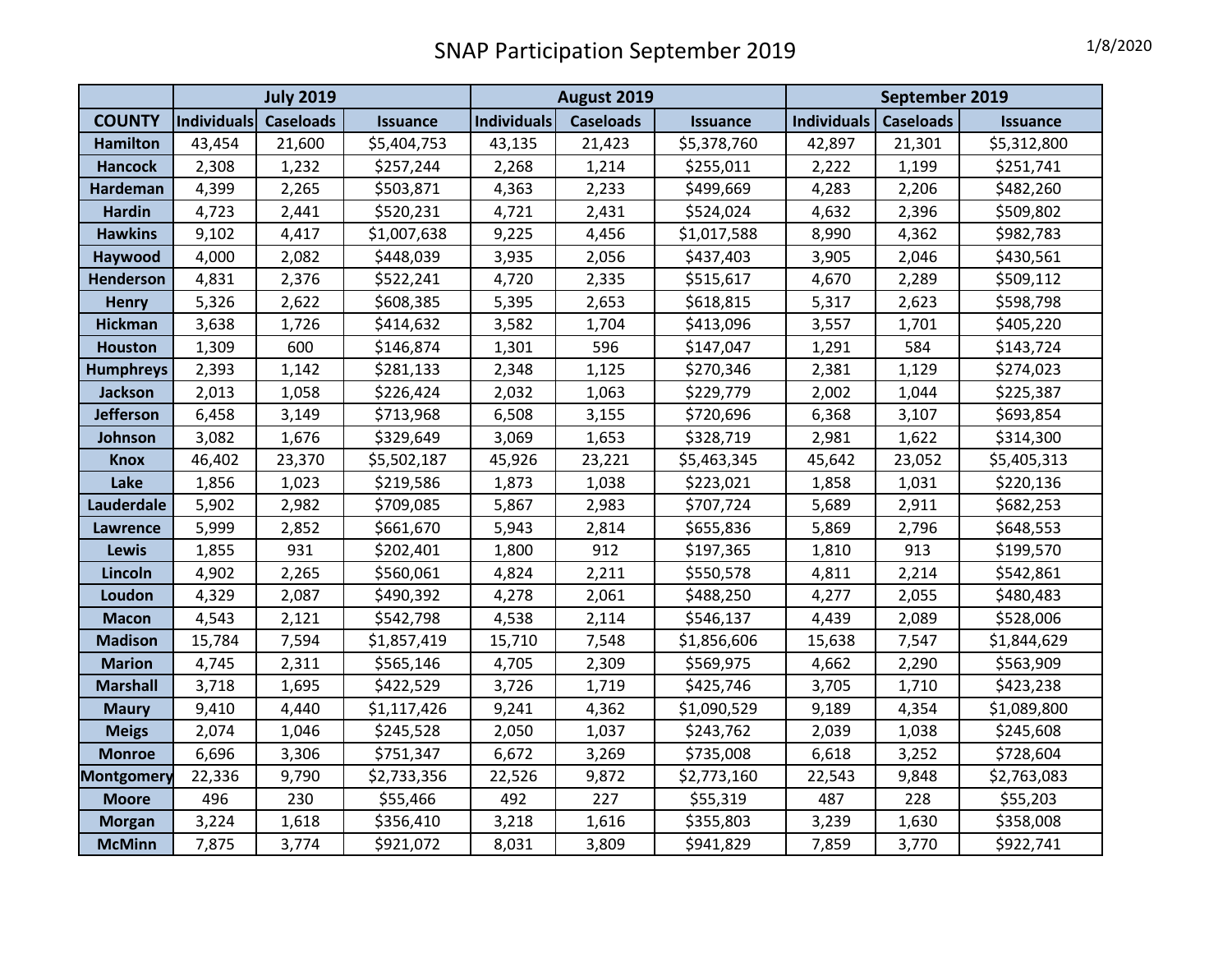| <b>COUNTY</b>     | <b>July 2019</b> |                  |                 | August 2019        |                  |                 | September 2019     |                  |                 |
|-------------------|------------------|------------------|-----------------|--------------------|------------------|-----------------|--------------------|------------------|-----------------|
|                   | Individuals      | <b>Caseloads</b> | <b>Issuance</b> | <b>Individuals</b> | <b>Caseloads</b> | <b>Issuance</b> | <b>Individuals</b> | <b>Caseloads</b> | <b>Issuance</b> |
| <b>McNairy</b>    | 4,515            | 2,435            | \$497,224       | 4,436              | 2,387            | \$488,212       | 4,414              | 2,368            | \$484,661       |
| <b>Obion</b>      | 5,126            | 2,534            | \$585,431       | 5,122              | 2,527            | \$585,734       | 5,043              | 2,487            | \$574,030       |
| <b>Overton</b>    | 3,052            | 1,575            | \$324,375       | 2,956              | 1,540            | \$313,045       | 3,032              | 1,563            | \$322,597       |
| <b>Perry</b>      | 1,326            | 631              | \$147,323       | 1,305              | 625              | \$145,491       | 1,276              | 612              | \$142,143       |
| <b>Pickett</b>    | 752              | 405              | \$76,687        | 772                | 413              | \$80,062        | 760                | 401              | \$77,180        |
| <b>Polk</b>       | 2,392            | 1,170            | \$261,265       | 2,364              | 1,161            | \$262,482       | 2,402              | 1,181            | \$264,148       |
| Putnam            | 9,776            | 4,852            | \$1,149,604     | 9,689              | 4,820            | \$1,144,971     | 9,693              | 4,830            | \$1,127,193     |
| Rhea              | 5,906            | 2,860            | \$694,825       | 5,855              | 2,849            | \$696,102       | 5,784              | 2,812            | \$678,605       |
| Roane             | 7,017            | 3,424            | \$807,575       | 6,973              | 3,387            | \$796,197       | 6,902              | 3,342            | \$789,972       |
| Robertson         | 7,317            | 3,383            | \$902,302       | 7,318              | 3,381            | \$909,065       | 7,211              | 3,327            | \$888,413       |
| <b>Rutherford</b> | 24,825           | 10,786           | \$3,084,963     | 24,605             | 10,660           | \$3,046,404     | 24,432             | 10,558           | \$2,995,191     |
| <b>Scott</b>      | 5,921            | 3,053            | \$657,802       | 5,978              | 3,070            | \$661,671       | 5,931              | 3,064            | \$659,766       |
| Sequatchie        | 2,834            | 1,378            | \$335,910       | 2,812              | 1,373            | \$333,639       | 2,794              | 1,351            | \$328,891       |
| <b>Sevier</b>     | 9,004            | 4,238            | \$978,983       | 8,929              | 4,197            | \$970,159       | 8,653              | 4,100            | \$931,320       |
| <b>Shelby</b>     | 192,922          | 88,397           | \$25,085,033    | 191,734            | 87,859           | \$25,164,861    | 190,958            | 87,459           | \$24,657,022    |
| <b>Smith</b>      | 2,453            | 1,182            | \$291,630       | 2,440              | 1,178            | \$286,768       | 2,347              | 1,158            | \$276,158       |
| <b>Stewart</b>    | 1,681            | 766              | \$182,854       | 1,630              | 741              | \$174,798       | 1,624              | 735              | \$174,705       |
| <b>Sullivan</b>   | 21,230           | 10,496           | \$2,403,329     | 21,038             | 10,429           | \$2,379,050     | 20,936             | 10,366           | \$2,357,415     |
| <b>Sumner</b>     | 14,396           | 6,487            | \$1,762,547     | 14,220             | 6,408            | \$1,732,781     | 13,953             | 6,334            | \$1,693,488     |
| <b>Tipton</b>     | 8,730            | 4,094            | \$1,050,958     | 8,682              | 4,052            | \$1,034,606     | 8,611              | 4,001            | \$1,023,714     |
| <b>Trousdale</b>  | 1,234            | 612              | \$149,389       | 1,270              | 618              | \$155,421       | 1,281              | 628              | \$157,801       |
| <b>Unicoi</b>     | 2,666            | 1,388            | \$285,463       | 2,612              | 1,366            | \$279,981       | 2,587              | 1,356            | \$271,725       |
| <b>Union</b>      | 3,743            | 1,731            | \$419,268       | 3,699              | 1,700            | \$410,585       | 3,605              | 1,684            | \$397,886       |
| <b>Van Buren</b>  | 883              | 429              | \$95,819        | 884                | 424              | \$94,804        | 875                | 422              | \$92,336        |
| Warren            | 6,997            | 3,370            | \$819,333       | 6,958              | 3,359            | \$816,631       | 6,988              | 3,361            | \$826,678       |
| Washington        | 14,380           | 7,481            | \$1,664,266     | 14,201             | 7,397            | \$1,650,372     | 14,108             | 7,321            | \$1,627,217     |
| Wayne             | 2,050            | 1,050            | \$215,298       | 2,083              | 1,058            | \$219,901       | 2,031              | 1,044            | \$215,920       |
| <b>Weakley</b>    | 4,781            | 2,427            | \$538,532       | 4,770              | 2,421            | \$538,968       | 4,679              | 2,382            | \$519,920       |
| White             | 4,254            | 2,034            | \$476,348       | 4,201              | 2,018            | \$473,443       | 4,209              | 2,024            | \$469,227       |
| Williamson        | 3,984            | 1,849            | \$470,663       | 3,976              | 1,823            | \$472,492       | 3,942              | 1,819            | \$463,906       |
| <b>Wilson</b>     | 9,141            | 4,346            | \$1,135,742     | 9,155              | 4,326            | \$1,149,833     | 9,052              | 4,335            | \$1,134,202     |
| <b>Total</b>      | 889,451          | 425,864          | \$106,762,286   | 884,173            | 423,135          | \$106,438,076   | 876,856            | 420,103          | \$104,766,134   |